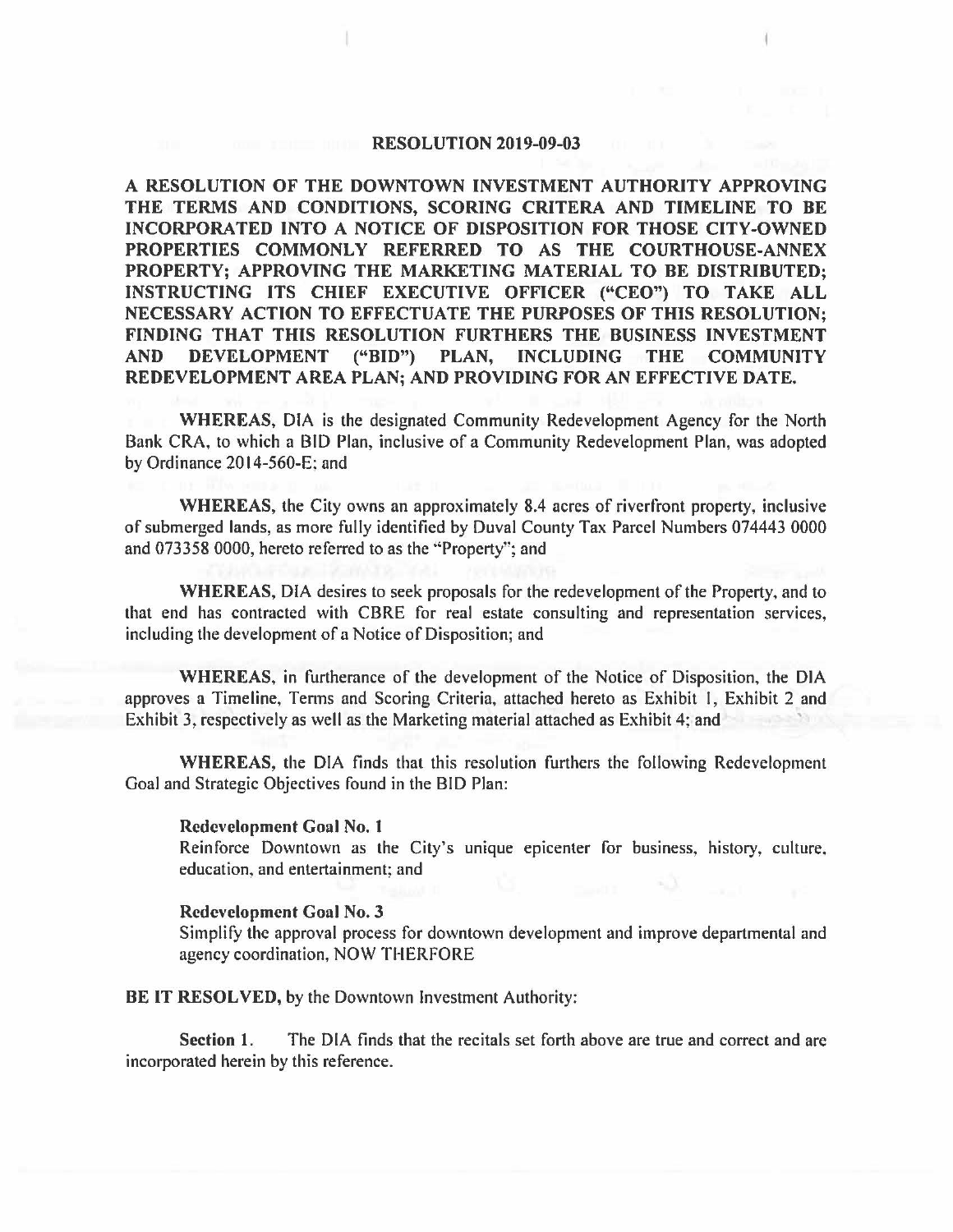#### RESOLUTION 2019-09-03 PAGE<sub>2</sub>OF<sub>4</sub>

**Section 2.** The DIA approves a Timeline to be incorporated into a Notice of Disposition, attached hereto as Exhibit I.

**Section** 3. The DIA approves the Terms to be incorporated into a Notice of Disposition, attached hereto as Exhibit 2.

Section 4. The DIA approves Scoring Criteria to be incorporated into a Notice of ition, attached hereto as Exhibit 3. Disposition, attached hereto as Exhibit 3.

**Section 5.** The DIA approves the Marketing materials attached hereto as Exhibit 4 to be used in the marketing of the Property.

**Section 6.** The DIA instructs the Chief Executive Officer of the Downtown Investment Authority to take all necessary action necessary to effectuate the purposes of this Resolution.

**Section 7.**  of the DIA Board. This Resolution shall become effective on the date it is signed by the Chair

WITNESS:

#### **DOWNTOWN INVESTMENT AUTHORITY**

Craig Gibbs, Esq., Chair

<sup>q</sup>*/1r/J9*  Date<sup>'</sup>

VOTE: In Favor: *\_4'\_,* \_\_ Opposed: *\_\_* 0 \_\_\_ Abstained: \_ () \_\_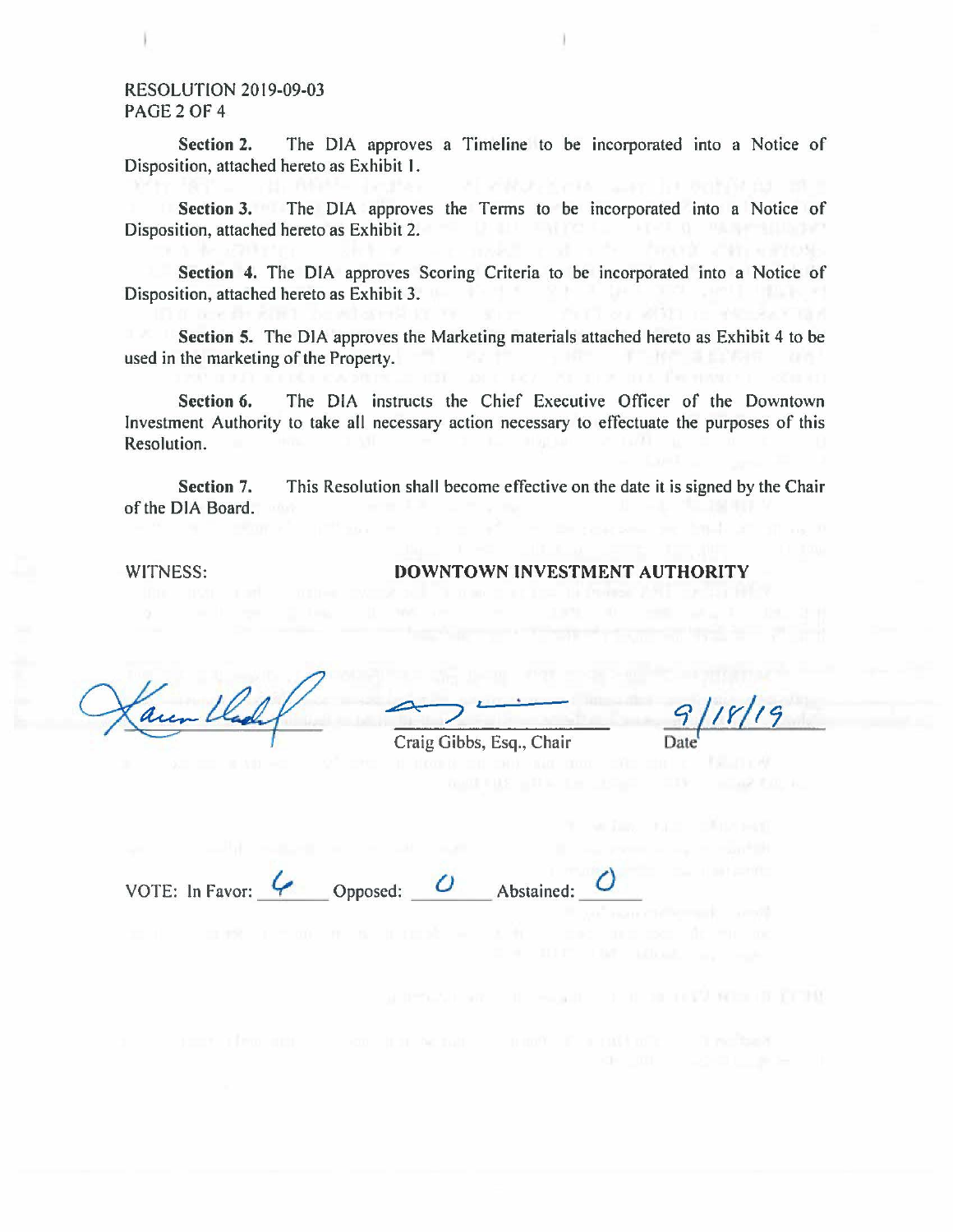# **RESOLUTION 2019-09-03 EXHIBIT 1**

Timeline:

| <b>NOTICE TIMELINE</b>                          | DATE*             |
|-------------------------------------------------|-------------------|
| <b>Issue Notice</b>                             | October 21, 2019  |
| Pre-proposal Conference                         | November 5, 2019  |
| <b>Written Questions Due</b>                    | November 12, 2019 |
| <b>Written Answers Due</b>                      | November 21, 2019 |
| <b>Bids Due</b>                                 | January 21, 2020  |
| Oral Presentations for short listed Respondents | January 30, 2020  |
| Evaluation Committee recommendation to SIC      | February 10, 2020 |
| Committee                                       |                   |
| DIA Board Meeting for Selection of Proposal     | February 19, 2020 |
| <b>Award Posted</b>                             | February 20, 2020 |

\*Date to be interpreted as "on or by" with a fourteen (14) calendar day extension at the sole discretion of the DIA CEO. Should the DIA Board not be able to meet within 14 calendar days of its February 19, 2020 Board Meeting, it will select a proposal at the earlier of a special meeting or its March 18, 2020 regularly scheduled Board Meeting, and the Award Posted date will correspond accordingly.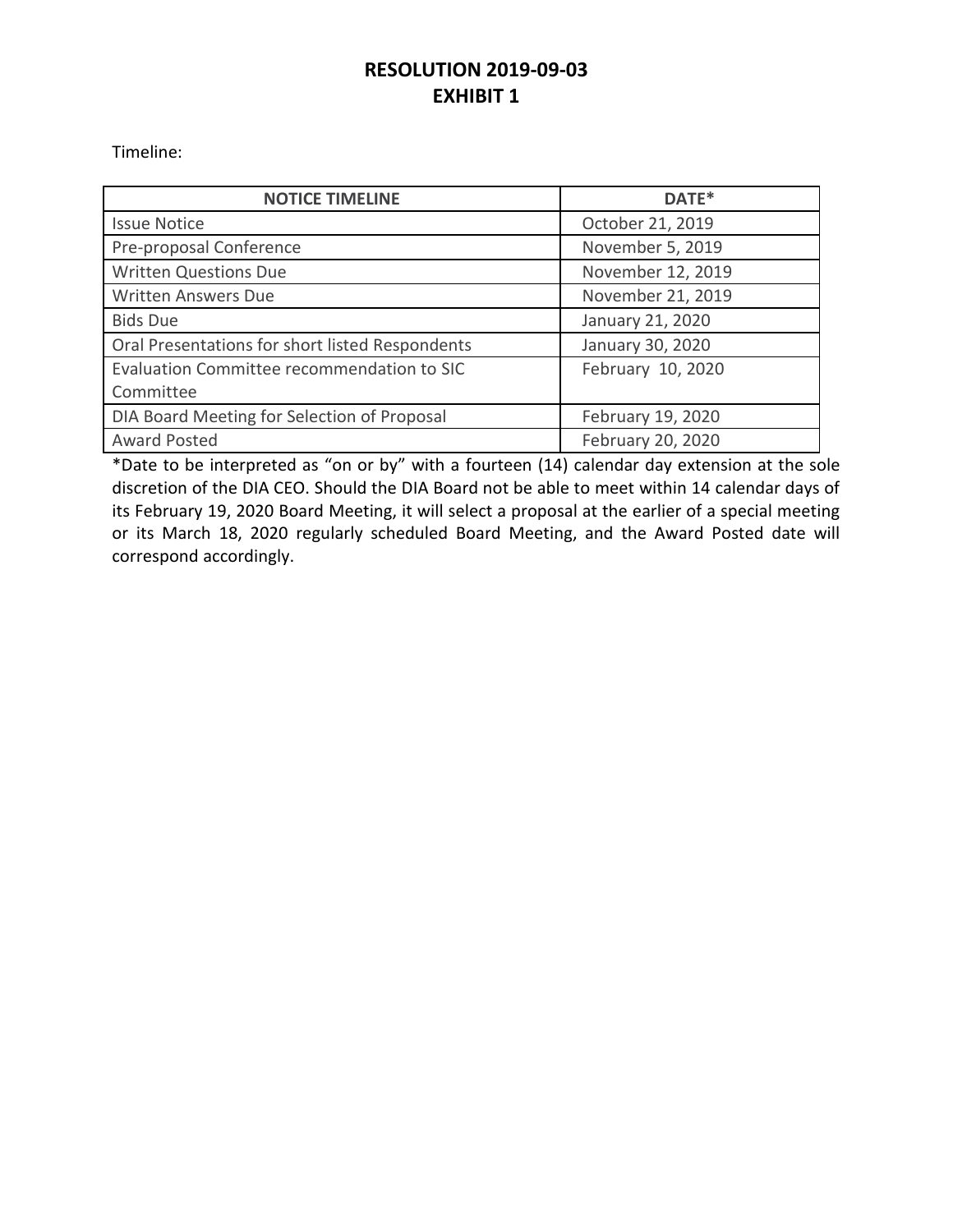# **RESOLUTION 2019-09-03 EXHIBIT 2**

By its adoption of Resolution 2019-09-03, the Downtown Investment Authority approves the following Terms for inclusion into a Notice of Disposition $^1$  $^1$ .

## A. The Site

There are three (3) areas comprising the property: Area 1 (former Annex site), Area 2 (former Courthouse site) and Area 3 (submerged lands). Proposals may include all of the Areas, just Areas 1 or 2, or include a combination of Areas 1, 2 and 3; providing, however, that no proposal for just Area 3 will be accepted. Any combination offer may include an offer for less than 100% of Area 3.

## B. Phasing

At least one phase of the primary-use structures per bid accepted must commence within 120 days of closing. All phases of proposed construction must commence within 48 months of closing. Closing to occur within nine months of award.

## C. Mixed Use Development

Proposals shall include a mix of uses such as, but not limited to, multifamily, retail, office, open space and/or hospitality. Buildings directly fronting Bay Street shall have a vertical mix of uses, including ground floor retail. While the preference for high residential density will be communicated to prospective developers, specific density thresholds will not be established as qualification criteria.

#### D. Bay Street Activation

Proposals shall include ground floor retail uses (e.g., restaurants, retail, etc.) directly fronting and accessible by Bay Street at a minimum ratio of eighty percent (80%) of its ground floor Bay Street building frontage. At a minimum, the proposal shall include at least one semi-public use such as a sidewalk cafe or patio seating along Bay Street. 62.5% of the required retail must be street level while the balance can be second floor space.

#### E. St. Johns River

- i) Proposals shall include a minimum building setback of fifty (50) feet from the St. Johns River as measured from the landward side of a bulkhead.
- ii) Proposals that include Area 3 (submerged lands) shall include a marina with a material number of its slips dedicated in perpetuity for transient (i.e. short-term, public) boaters. and commercial vendors. For the marina component, all proposals must clearly define

<span id="page-3-0"></span> $1$  The DIA Chief Executive Officer is authorized to include additional terms and conditions or modify the terms and conditions within this Exhibit 2 as necessary to comply with State and Local statutes and regulations regarding the disposition of property within a Community Redevelopment Area. The DIA Chief Executive Officer is further authorized to include terms and conditions such as requiring pro formas, sources and uses statement, financial references, development references, and any other information deemed necessary to establish that the developer or development team has the capacity to execute their proposal.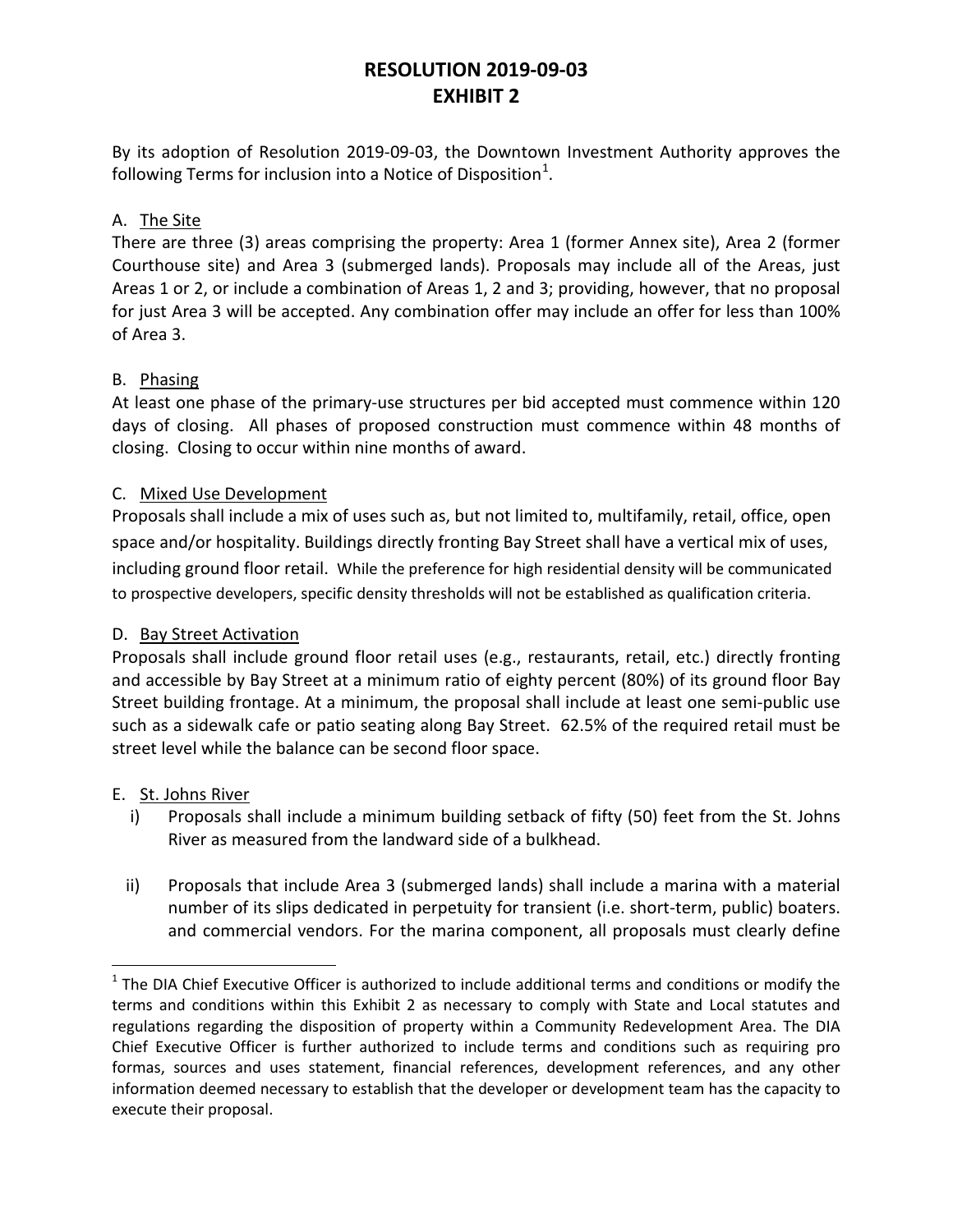# **RESOLUTION 2019-09-03 EXHIBIT 2**

linear dock SF, slip numbers, slip sizes as well as an allocation of public versus private slips. Other experiential maritime uses shall be considered.

iii) Proposals that include Area 2 (former Courthouse site) or Area 3 (submerged lands) shall include riverfront activation and shall include a riverfront Activity Node consistent with the Great Fire of 1901 node described in the "Riverfront Design Guidelines and Activity Nodes Plans" dated August 25, 2018.

## F. Development Team

The following criteria will be used to pre-qualify proposals:

- i) Bid Bond *A bid bond of \$25,000.00 shall be included with all proposals in a form to be determined by the DIA Chief Executive Officer.*
- ii) Proposals that include all three Areas shall be from developers with experience of a singular project with aggregate value in excess of \$120 million and minimum square footage of 650,000.

Proposals for individual Areas will have the minimums outlined below:

| Proposed Area |                   | Comparable Projects of Comparable Projects with a |
|---------------|-------------------|---------------------------------------------------|
|               | Minimum Size (SF) | Minimum Development Budget (\$)                   |
| Areas 1 or 2  | 300,000           | \$50 Million                                      |
| Areas 1 & 2   | 600,000           | \$100 Million                                     |
| Areas 2 & 3   | 300,000           | \$60 Million                                      |

- iii) Proposals shall include descriptions and visual materials related to the qualifying projects detailed above.
- iv) No proposal shall be accepted for evaluation if the developer has judgement liens (related to development performance) in excess of \$10 million, unpaid taxes in excess of \$1 million or active judgement liens not related to development performance in excess of \$10 million.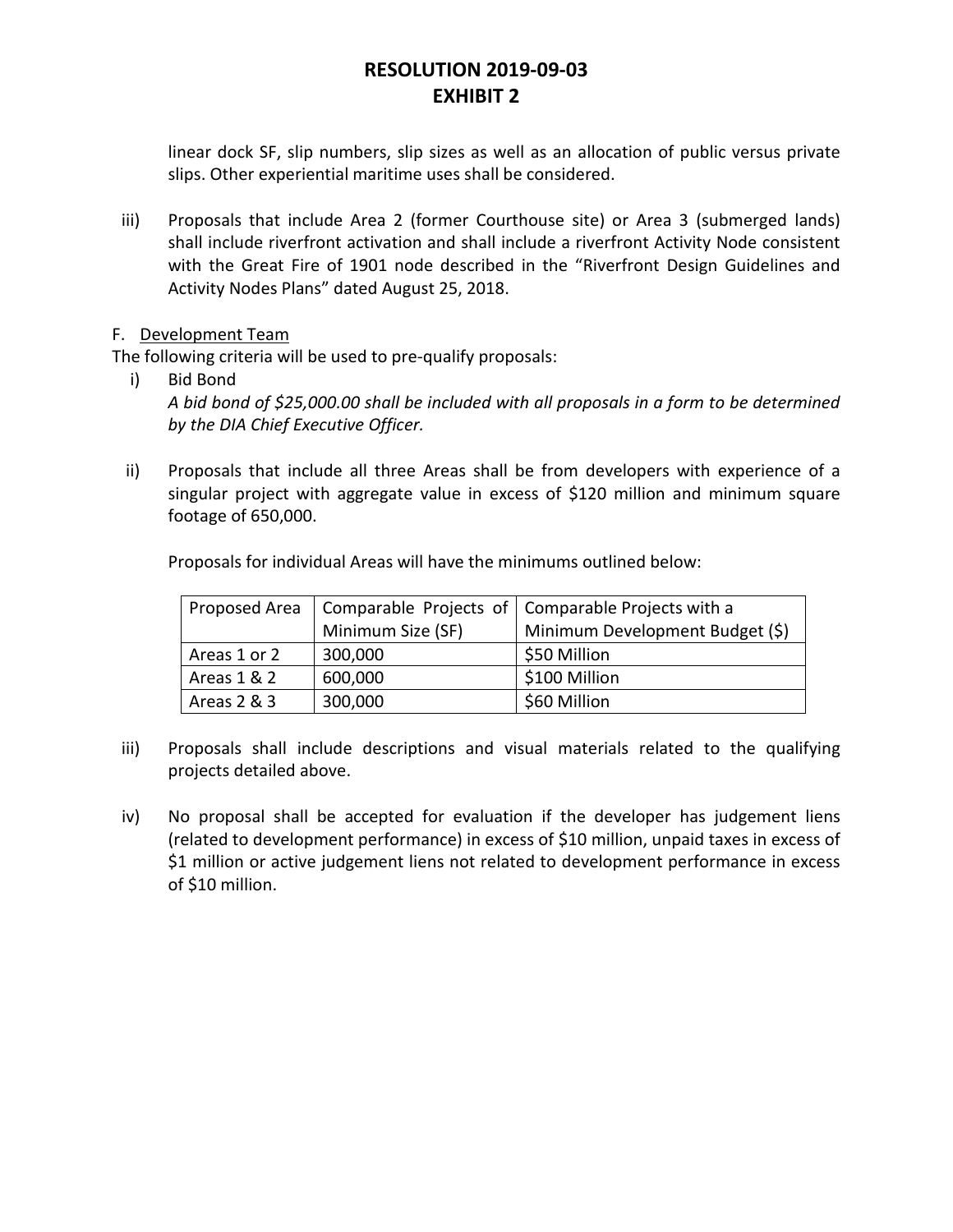| EXHIBIT 3 |
|-----------|
|-----------|

|                                                                                    | <b>Max Score</b> | Score |
|------------------------------------------------------------------------------------|------------------|-------|
| <b>Experience and Qualifications</b>                                               | 15               |       |
| Experience developing mixed use projects<br>of comparable size in an urban setting |                  |       |
| <b>Financial Strength of Development Team</b>                                      |                  |       |
| Active litigation, judgement liens and<br>outstanding tax payments                 | 0 to Minus 10    |       |

| <b>Economic Benefit</b>                                                                  | 15 |  |
|------------------------------------------------------------------------------------------|----|--|
| Fee Simple acquisition price                                                             |    |  |
| Financial return to the City (ROI), Economic<br>impact (e.g. job creation, tax revenues) |    |  |
| Equal opportunity / local participation                                                  |    |  |

| <b>Project Development and Design</b>                                                                          | 50 |  |
|----------------------------------------------------------------------------------------------------------------|----|--|
| Project's ability to activate the urban core                                                                   | 7  |  |
| <b>Thoughtful Mix of Uses</b>                                                                                  | 6  |  |
| <b>Residential Density</b>                                                                                     | 6  |  |
| Development timeline (e.g. construction<br>commencement and delivery timing)                                   | 5  |  |
| Civic and community benefits (e.g. quality<br>and programming of open and green space,<br>access to the river) | 4  |  |
| Design for resiliency                                                                                          | 4  |  |
| Quality of design and construction                                                                             | 5  |  |
| Activation of the riverfront and connection of<br>the river to the development                                 | 5  |  |
| Number of marina slips available to short-<br>term public use and commercial vendors                           | 4  |  |
| Incorporation of Designated City Storyline<br>for Site and Activity Node                                       | 4  |  |

| <b>Financial Proposal</b>                           | 10 |  |
|-----------------------------------------------------|----|--|
| Defined source and percentage of debt and<br>equity |    |  |
| Financial feasibility and cash flow analysis        |    |  |
| <b>Post-Completion Management Plan</b>              |    |  |

| <b>Oral Presentation</b> |         |  |
|--------------------------|---------|--|
|                          |         |  |
|                          | Mavimum |  |

| <b>Discretionary Bonus Points</b>                                                        | Maximum<br><b>Achievable</b> |  |
|------------------------------------------------------------------------------------------|------------------------------|--|
| <b>Bonus Points for Proposals that include</b><br><b>Only Area 1 and Area 2</b>          | C                            |  |
| <b>Bonus Points for Proposals that include</b><br>Only Area 2 and Area 3 in its entirety | 5                            |  |
| <b>Bonus Points for Proposals that include</b><br>Areas 1, 2 and 3 in its entirety       | 10                           |  |